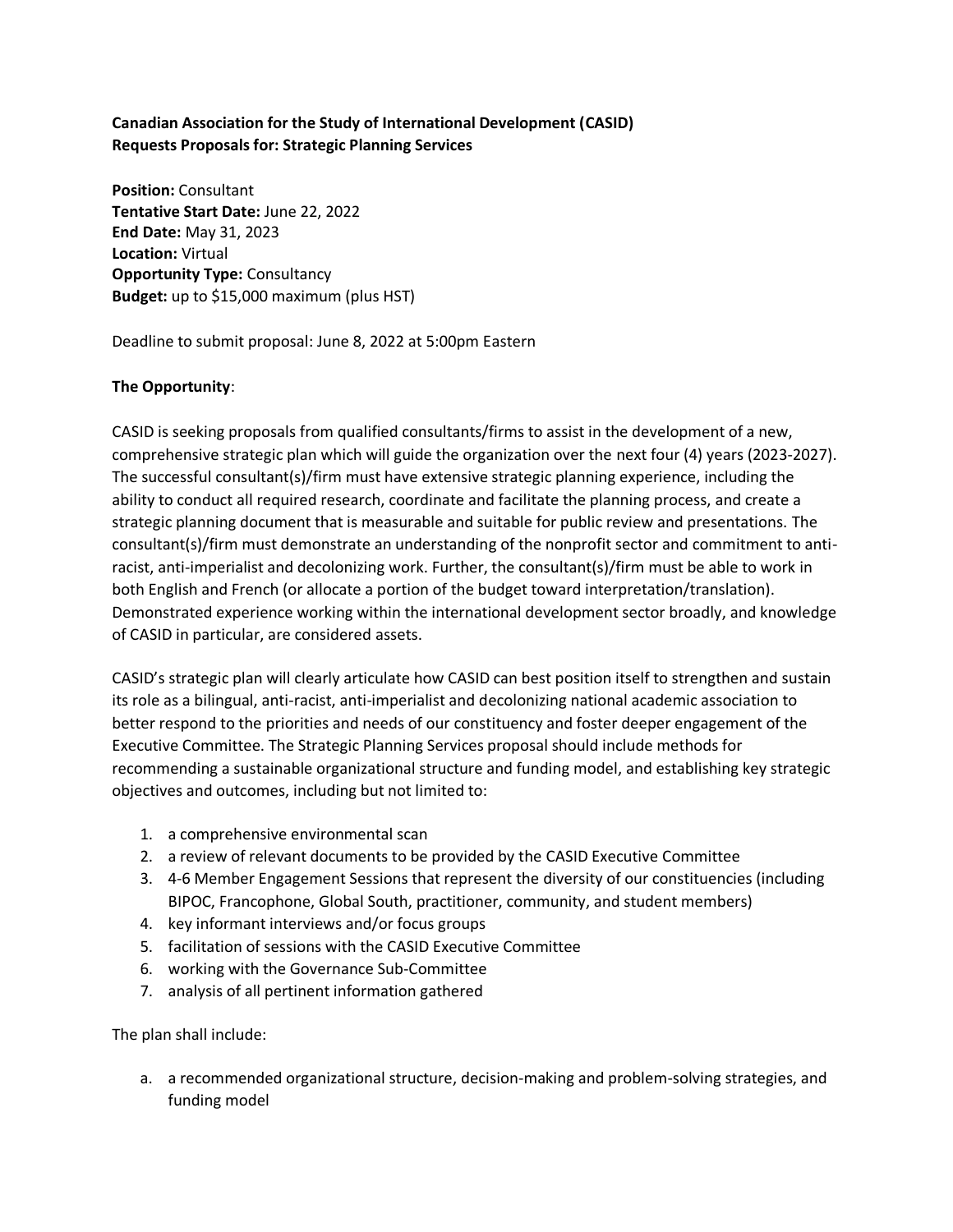- b. updated Mission and new Vision and Values
- c. clarified roles of the Executive Committee members
- d. key strategic objectives and outcomes
- e. key actions for each outcome
- f. measurement indicators for evaluation and tracking purposes
- g. a summary of critical issues facing CASID in its effort to meet the objective and outcomes included in the plan

#### **Deliverables**:

Specifically, the consultant(s)/firm will be responsible for providing expert advice and facilitation throughout the project, and for the following deliverables, at minimum:

- 1. Project Coordination: working with the Governance Sub-Committee, including regular meetings and status reports to keep the project on schedule
- 2. Member and Stakeholder Input: including through 4-6 Member Engagement Sessions as well as key informant interviews and/or focus groups
- 3. Environmental Scan: reviewing existing CASID plans and documents, reviewing information from/connecting with similar organizations, identifying trends and patterns that are applicable, analyzing strengths, weaknesses, opportunities and threats
- 4. Process and Meeting Facilitation: assisting discussion and decision making and ensuring that conversations are progressive and innovative, and oriented towards creating a shared future while developing mechanisms so that the EC conducts regular check-ins to express and solve governance problems
- 5. Plan Documentation (see above): including development of a draft report for CASID Executive Committee review and final report for the project, including executive summary

#### **Guidelines for Proposal Development**:

- Project Management Approach, Methodology and Work Plan
- Detailed and Itemized Budget (the maximum total budget for Strategic Planning Services is \$15,000 plus HST)
- References
- Consultant(s)/Firm Overview (and/or CVs of each team member who will work on this project)

Proposals must be received by CASID **no later than June 8, 2022 at 5:00pm Eastern**. All costs related to responding to this RfP are the responsibility of the consultant(s)/firm.

#### **Strategic Planning Services Timeline:**

Building on the 2021 CASID Membership Survey and the two initial Strategic Planning sessions that will take place at the CASID Conference in May 2022, CASID's strategic planning process will take place